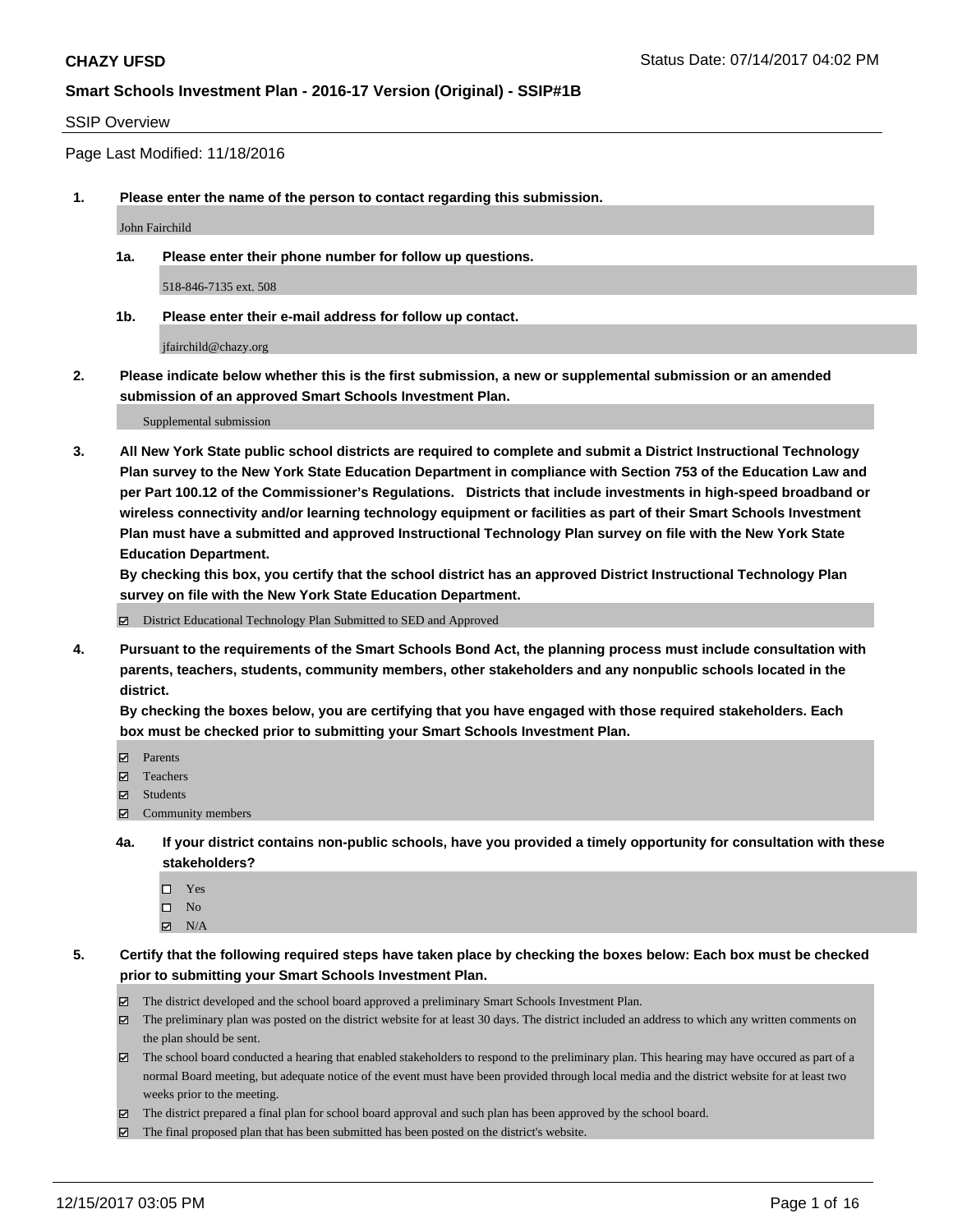SSIP Overview

Page Last Modified: 11/18/2016

**5a. Please upload the proposed Smart Schools Investment Plan (SSIP) that was posted on the district's website, along with any supporting materials. Note that this should be different than your recently submitted Educational Technology Survey. The Final SSIP, as approved by the School Board, should also be posted on the website and remain there during the course of the projects contained therein.**

Smart Schools Investment Final Plan #1.docx

**5b. Enter the webpage address where the final Smart Schools Investment Plan is posted. The Plan should remain posted for the life of the included projects.**

www.chazy.org

**6. Please enter an estimate of the total number of students and staff that will benefit from this Smart Schools Investment Plan based on the cumulative projects submitted to date.**

500

**7. An LEA/School District may partner with one or more other LEA/School Districts to form a consortium to pool Smart Schools Bond Act funds for a project that meets all other Smart School Bond Act requirements. Each school district participating in the consortium will need to file an approved Smart Schools Investment Plan for the project and submit a signed Memorandum of Understanding that sets forth the details of the consortium including the roles of each respective district.**

 $\Box$  The district plans to participate in a consortium to partner with other school district(s) to implement a Smart Schools project.

**8. Please enter the name and 6-digit SED Code for each LEA/School District participating in the Consortium.**

| <b>Partner LEA/District</b> | <b>ISED BEDS Code</b> |
|-----------------------------|-----------------------|
| (No Response)               | (No Response)         |

**9. Please upload a signed Memorandum of Understanding with all of the participating Consortium partners.**

(No Response)

**10. Your district's Smart Schools Bond Act Allocation is:**

\$378,806

**11. Enter the budget sub-allocations by category that you are submitting for approval at this time. If you are not budgeting SSBA funds for a category, please enter 0 (zero.) If the value entered is \$0, you will not be required to complete that survey question.**

|                                              | Sub-<br>Allocations |
|----------------------------------------------|---------------------|
|                                              |                     |
| <b>School Connectivity</b>                   | $\overline{0}$      |
| <b>Connectivity Projects for Communities</b> | 0                   |
| Classroom Technology                         | $\overline{0}$      |
| Pre-Kindergarten Classrooms                  | $\mathbf 0$         |
| Replace Transportable Classrooms             | $\Omega$            |
| <b>High-Tech Security Features</b>           | 38,142              |
| Totals:                                      | 38,142              |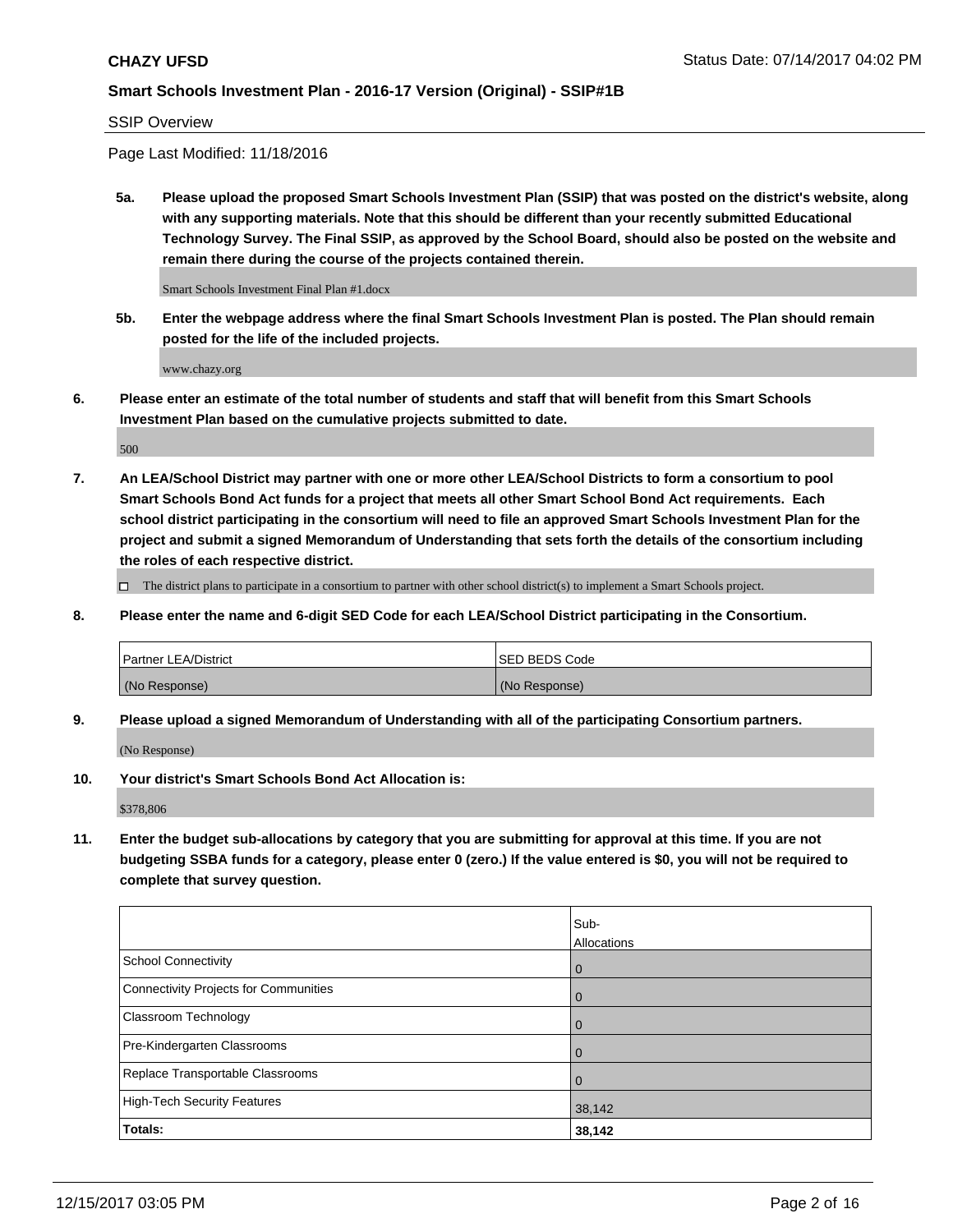School Connectivity

- **1. In order for students and faculty to receive the maximum benefit from the technology made available under the Smart Schools Bond Act, their school buildings must possess sufficient connectivity infrastructure to ensure that devices can be used during the school day. Smart Schools Investment Plans must demonstrate that:**
	- **sufficient infrastructure that meets the Federal Communications Commission's 100 Mbps per 1,000 students standard currently exists in the buildings where new devices will be deployed, or**
	- **is a planned use of a portion of Smart Schools Bond Act funds, or**
	- **is under development through another funding source.**

**Smart Schools Bond Act funds used for technology infrastructure or classroom technology investments must increase the number of school buildings that meet or exceed the minimum speed standard of 100 Mbps per 1,000 students and staff within 12 months. This standard may be met on either a contracted 24/7 firm service or a "burstable" capability. If the standard is met under the burstable criteria, it must be:**

**1. Specifically codified in a service contract with a provider, and**

**2. Guaranteed to be available to all students and devices as needed, particularly during periods of high demand, such as computer-based testing (CBT) periods.**

**Please describe how your district already meets or is planning to meet this standard within 12 months of plan submission.**

(No Response)

- **1a. If a district believes that it will be impossible to meet this standard within 12 months, it may apply for a waiver of this requirement, as described on the Smart Schools website. The waiver must be filed and approved by SED prior to submitting this survey.**
	- By checking this box, you are certifying that the school district has an approved waiver of this requirement on file with the New York State Education Department.

#### **2. Connectivity Speed Calculator (Required)**

|                         | Number of<br>Students | Multiply by<br>100 Kbps | Divide by 1000 Current Speed<br>to Convert to<br>Required<br>Speed in Mb | lin Mb           | Expected<br>Speed to be<br>Attained Within   Required<br>12 Months | <b>Expected Date</b><br>When<br>Speed Will be<br>l Met |
|-------------------------|-----------------------|-------------------------|--------------------------------------------------------------------------|------------------|--------------------------------------------------------------------|--------------------------------------------------------|
| <b>Calculated Speed</b> | (No<br>Response)      | (No Response)           | (No<br>Response)                                                         | (No<br>Response) | l (No<br>Response)                                                 | (No<br>Response)                                       |

**3. Describe how you intend to use Smart Schools Bond Act funds for high-speed broadband and/or wireless connectivity projects in school buildings.**

(No Response)

**4. Describe the linkage between the district's District Instructional Technology Plan and the proposed projects. (There should be a link between your response to this question and your response to Question 1 in Part E. Curriculum and Instruction "What are the district's plans to use digital connectivity and technology to improve teaching and learning?)**

(No Response)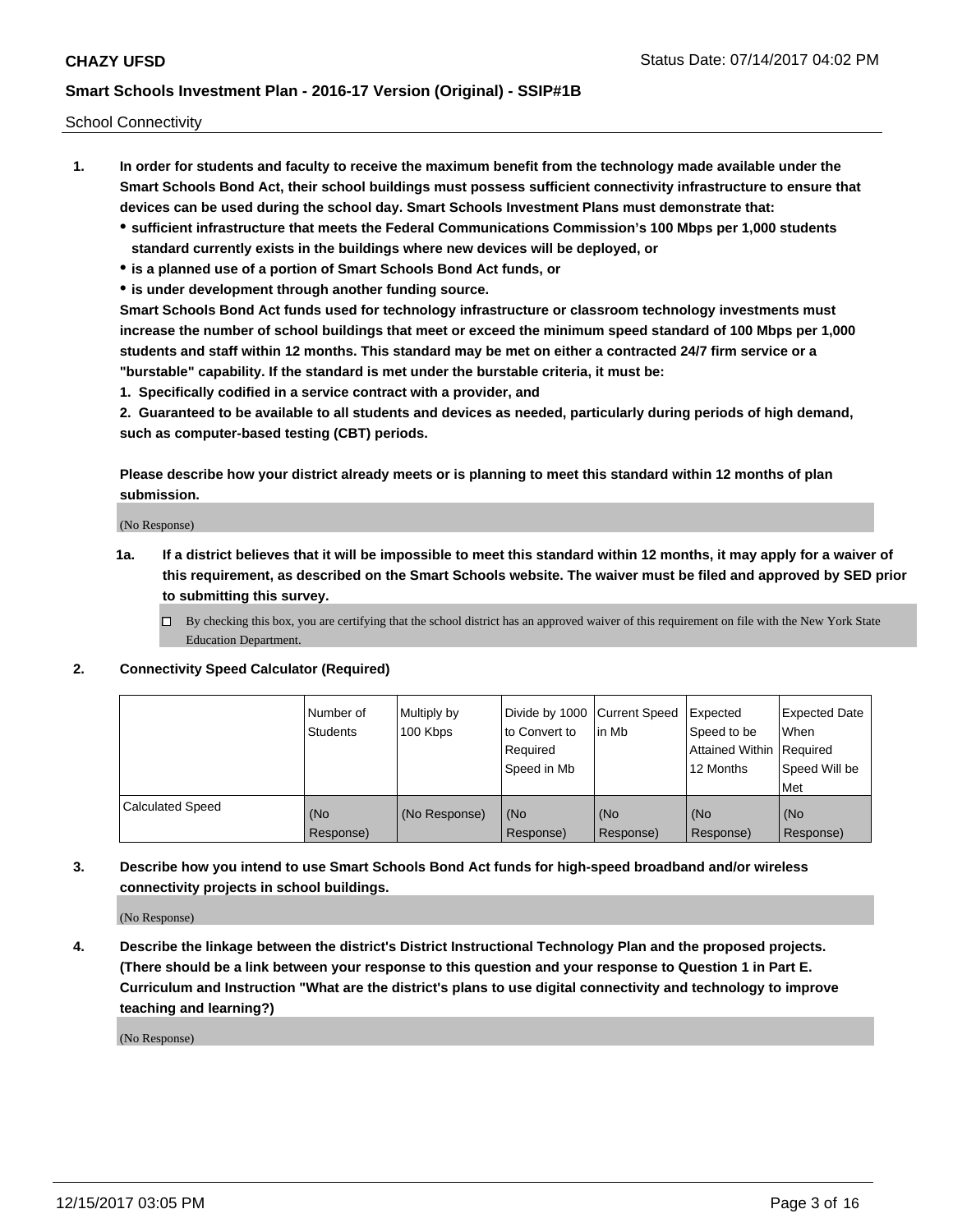School Connectivity

**5. If the district wishes to have students and staff access the Internet from wireless devices within the school building, or in close proximity to it, it must first ensure that it has a robust Wi-Fi network in place that has sufficient bandwidth to meet user demand.**

**Please describe how you have quantified this demand and how you plan to meet this demand.**

(No Response)

**6. As indicated on Page 5 of the guidance, the Office of Facilities Planning will have to conduct a preliminary review of all capital projects, including connectivity projects.**

**Please indicate on a separate row each project number given to you by the Office of Facilities Planning.**

| <b>Project Number</b> |  |
|-----------------------|--|
| (No Response)         |  |

**7. Certain high-tech security and connectivity infrastructure projects may be eligible for an expedited review process as determined by the Office of Facilities Planning.**

**Was your project deemed eligible for streamlined review?**

(No Response)

**8. Include the name and license number of the architect or engineer of record.**

| <b>Name</b>   | License Number |
|---------------|----------------|
| (No Response) | (No Response)  |

**9. If you are submitting an allocation for School Connectivity complete this table. Note that the calculated Total at the bottom of the table must equal the Total allocation for this category that you entered in the SSIP Overview overall budget.** 

|                                                   | Sub-              |
|---------------------------------------------------|-------------------|
|                                                   | <b>Allocation</b> |
| Network/Access Costs                              | (No Response)     |
| Outside Plant Costs                               | (No Response)     |
| <b>School Internal Connections and Components</b> | (No Response)     |
| <b>Professional Services</b>                      | (No Response)     |
| Testing                                           | (No Response)     |
| <b>Other Upfront Costs</b>                        | (No Response)     |
| <b>Other Costs</b>                                | (No Response)     |
| Totals:                                           | 0                 |

**10. Please detail the type, quantity, per unit cost and total cost of the eligible items under each sub-category. This is especially important for any expenditures listed under the "Other" category. All expenditures must be eligible for tax-exempt financing to be reimbursed through the SSBA. Sufficient detail must be provided so that we can verify this is the case. If you have any questions, please contact us directly through smartschools@nysed.gov. NOTE: Wireless Access Points should be included in this category, not under Classroom Educational Technology, except those that will be loaned/purchased for nonpublic schools.**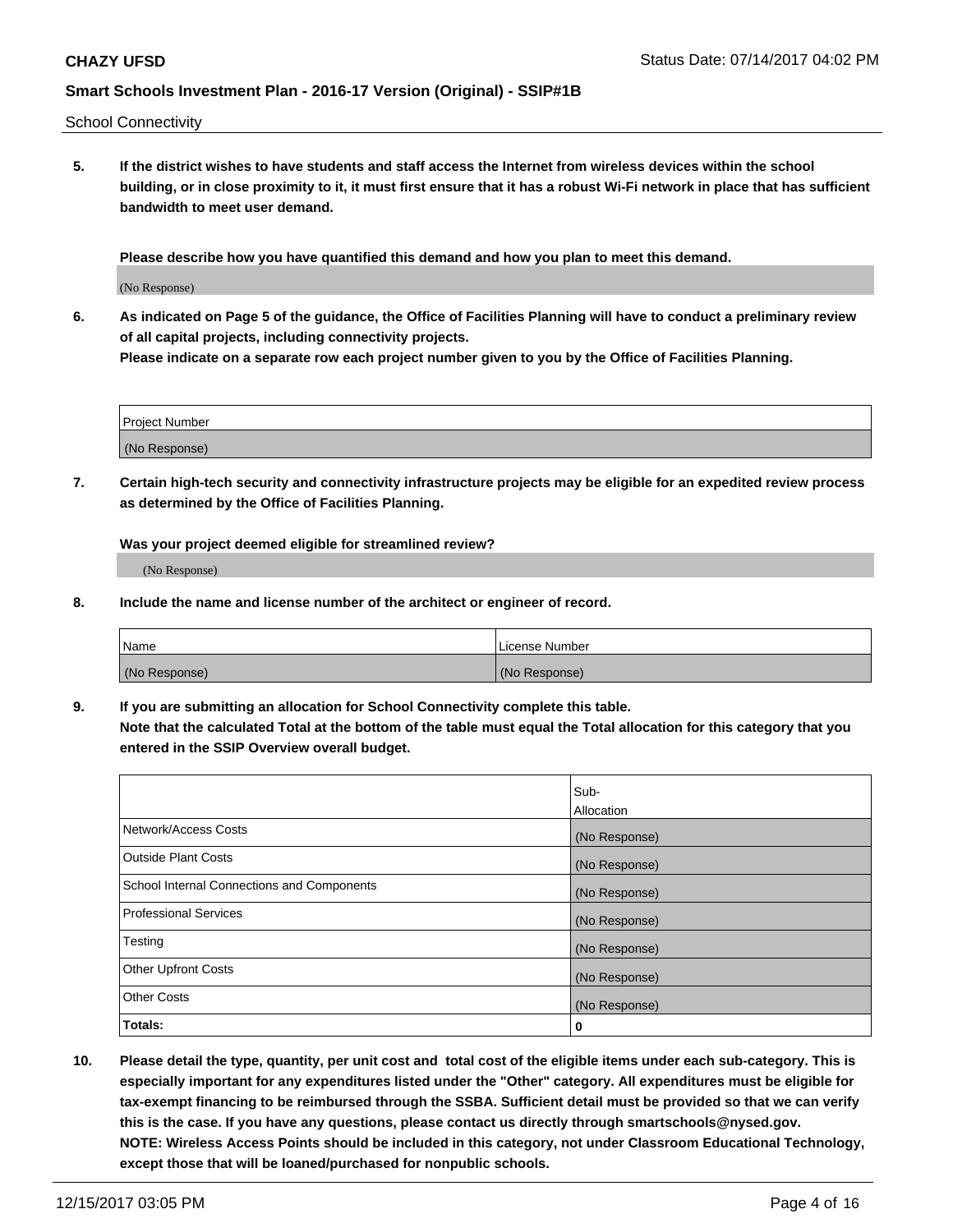School Connectivity

| Select the allowable expenditure | Item to be purchased | Quantity      | Cost per Item | <b>Total Cost</b> |
|----------------------------------|----------------------|---------------|---------------|-------------------|
| type.                            |                      |               |               |                   |
| Repeat to add another item under |                      |               |               |                   |
| each type.                       |                      |               |               |                   |
| (No Response)                    | (No Response)        | (No Response) | (No Response) | (No Response)     |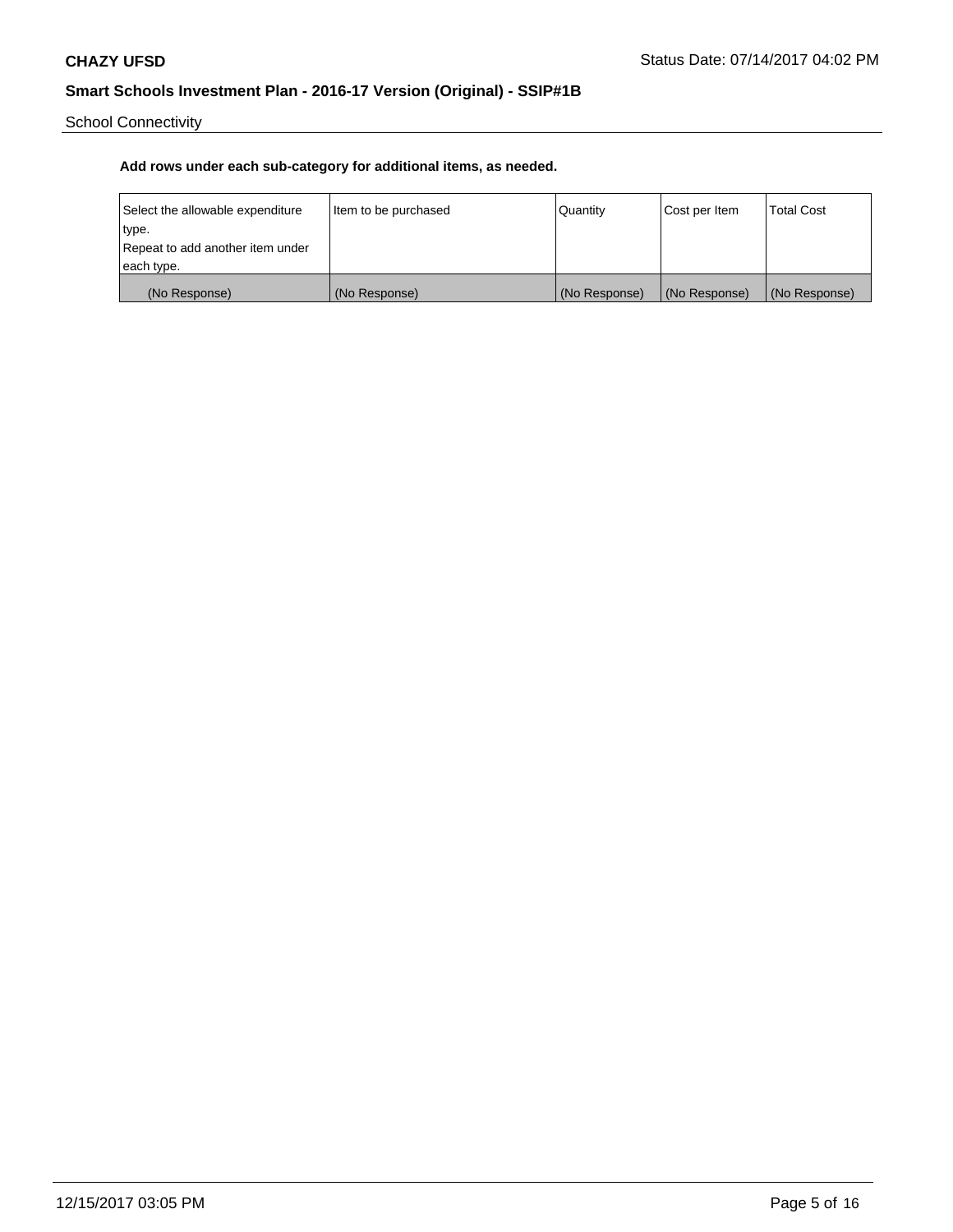Community Connectivity (Broadband and Wireless)

**1. Describe how you intend to use Smart Schools Bond Act funds for high-speed broadband and/or wireless connectivity projects in the community.**

(No Response)

**2. Please describe how the proposed project(s) will promote student achievement and increase student and/or staff access to the Internet in a manner that enhances student learning and/or instruction outside of the school day and/or school building.**

(No Response)

**3. Community connectivity projects must comply with all the necessary local building codes and regulations (building and related permits are not required prior to plan submission).**

 $\Box$  I certify that we will comply with all the necessary local building codes and regulations.

**4. Please describe the physical location of the proposed investment.**

(No Response)

**5. Please provide the initial list of partners participating in the Community Connectivity Broadband Project, along with their Federal Tax Identification (Employer Identification) number.**

| <b>Project Partners</b> | I Federal ID # |
|-------------------------|----------------|
| (No Response)           | (No Response)  |

**6. If you are submitting an allocation for Community Connectivity, complete this table.**

**Note that the calculated Total at the bottom of the table must equal the Total allocation for this category that you entered in the SSIP Overview overall budget.**

|                                    | Sub-Allocation |
|------------------------------------|----------------|
| Network/Access Costs               | (No Response)  |
| Outside Plant Costs                | (No Response)  |
| <b>Tower Costs</b>                 | (No Response)  |
| <b>Customer Premises Equipment</b> | (No Response)  |
| <b>Professional Services</b>       | (No Response)  |
| Testing                            | (No Response)  |
| <b>Other Upfront Costs</b>         | (No Response)  |
| <b>Other Costs</b>                 | (No Response)  |
| Totals:                            | 0              |

**7. Please detail the type, quantity, per unit cost and total cost of the eligible items under each sub-category. This is especially important for any expenditures listed under the "Other" category. All expenditures must be capital-bond eligible to be reimbursed through the SSBA. If you have any questions, please contact us directly through smartschools@nysed.gov.**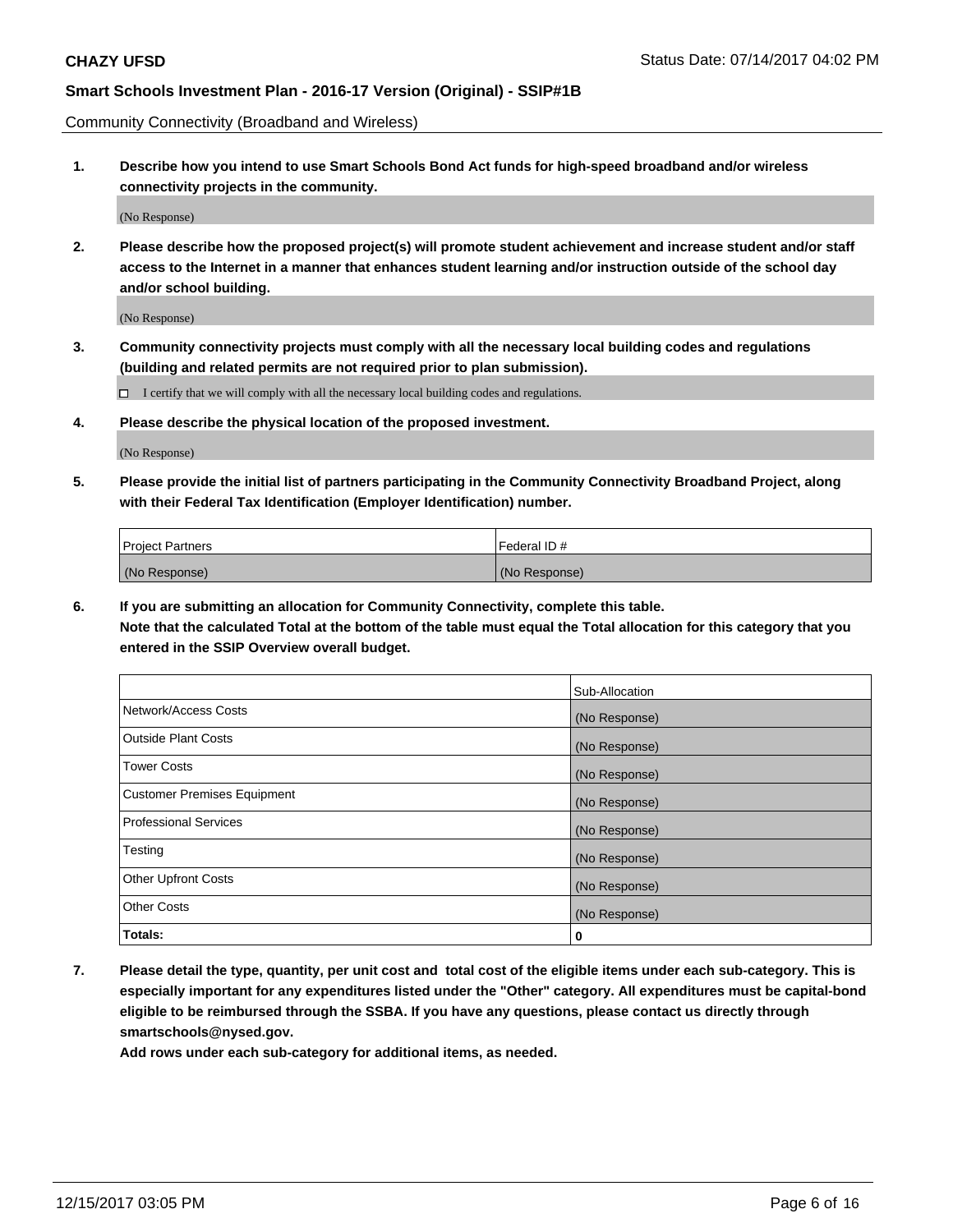Community Connectivity (Broadband and Wireless)

| Select the allowable expenditure | Item to be purchased | Quantity      | Cost per Item | <b>Total Cost</b> |
|----------------------------------|----------------------|---------------|---------------|-------------------|
| type.                            |                      |               |               |                   |
| Repeat to add another item under |                      |               |               |                   |
| each type.                       |                      |               |               |                   |
| (No Response)                    | (No Response)        | (No Response) | (No Response) | (No Response)     |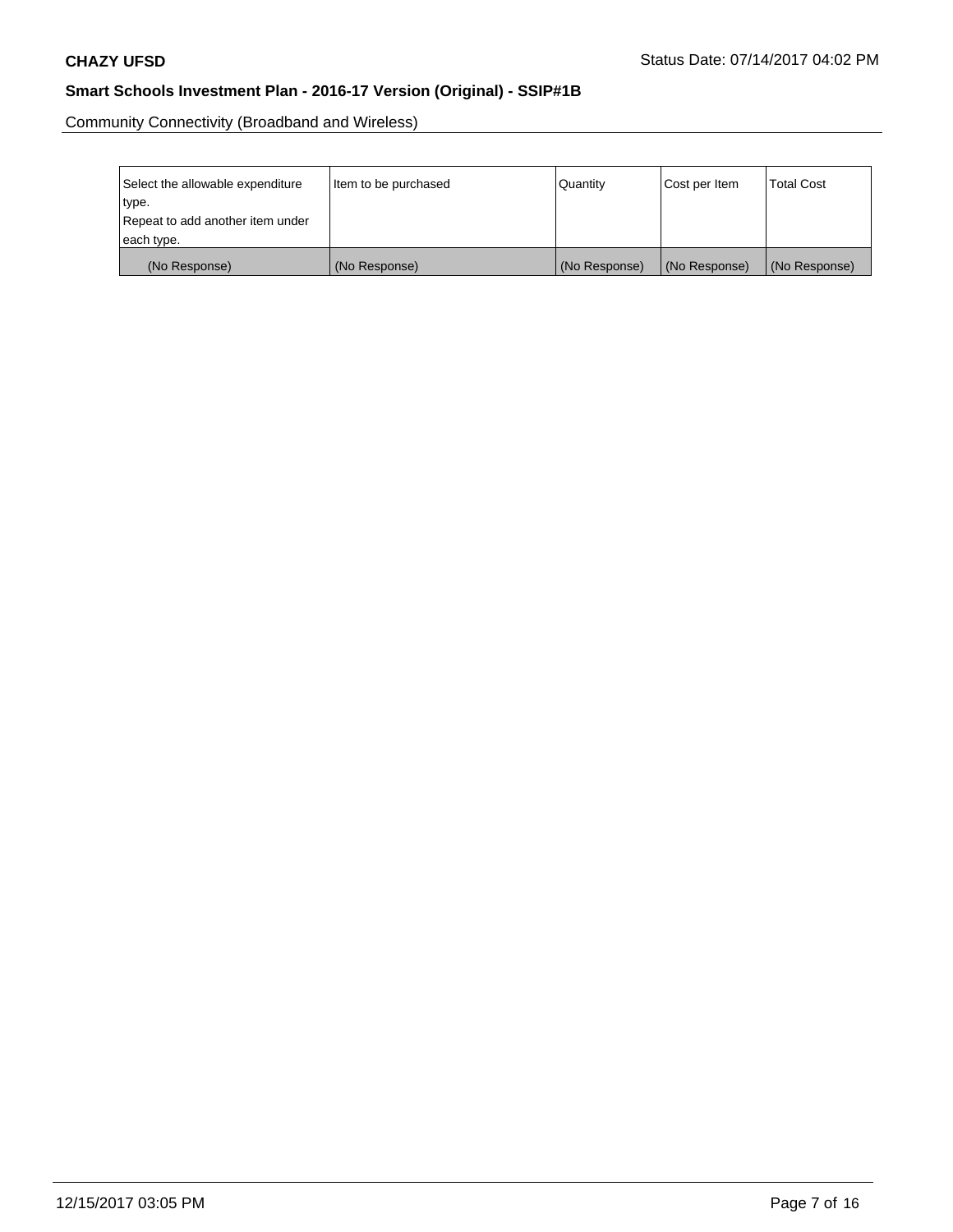#### Classroom Learning Technology

**1. In order for students and faculty to receive the maximum benefit from the technology made available under the Smart Schools Bond Act, their school buildings must possess sufficient connectivity infrastructure to ensure that devices can be used during the school day. Smart Schools Investment Plans must demonstrate that sufficient infrastructure that meets the Federal Communications Commission's 100 Mbps per 1,000 students standard currently exists in the buildings where new devices will be deployed, or is a planned use of a portion of Smart Schools Bond Act funds, or is under development through another funding source.**

**Smart Schools Bond Act funds used for technology infrastructure or classroom technology investments must increase the number of school buildings that meet or exceed the minimum speed standard of 100 Mbps per 1,000 students and staff within 12 months. This standard may be met on either a contracted 24/7 firm service or a "burstable" capability. If the standard is met under the burstable criteria, it must be:**

**1. Specifically codified in a service contract with a provider, and**

**2. Guaranteed to be available to all students and devices as needed, particularly during periods of high demand, such as computer-based testing (CBT) periods.**

**Please describe how your district already meets or is planning to meet this standard within 12 months of plan submission.**

(No Response)

- **1a. If a district believes that it will be impossible to meet this standard within 12 months, it may apply for a waiver of this requirement, as described on the Smart Schools website. The waiver must be filed and approved by SED prior to submitting this survey.**
	- By checking this box, you are certifying that the school district has an approved waiver of this requirement on file with the New York State Education Department.

#### **2. Connectivity Speed Calculator (Required)**

|                         | Number of<br>Students | Multiply by<br>100 Kbps | to Convert to<br>Required<br>Speed in Mb | Divide by 1000 Current Speed Expected<br>lin Mb | Speed to be<br>Attained Within Required<br>12 Months | <b>Expected Date</b><br>When<br>Speed Will be<br>Met |
|-------------------------|-----------------------|-------------------------|------------------------------------------|-------------------------------------------------|------------------------------------------------------|------------------------------------------------------|
| <b>Calculated Speed</b> | (No<br>Response)      | (No Response)           | (No<br>Response)                         | (No<br>Response)                                | (No<br>Response)                                     | (No<br>Response)                                     |

**3. If the district wishes to have students and staff access the Internet from wireless devices within the school building, or in close proximity to it, it must first ensure that it has a robust Wi-Fi network in place that has sufficient bandwidth to meet user demand.**

**Please describe how you have quantified this demand and how you plan to meet this demand.**

(No Response)

**4. All New York State public school districts are required to complete and submit an Instructional Technology Plan survey to the New York State Education Department in compliance with Section 753 of the Education Law and per Part 100.12 of the Commissioner's Regulations.**

**Districts that include educational technology purchases as part of their Smart Schools Investment Plan must have a submitted and approved Instructional Technology Plan survey on file with the New York State Education Department.**

By checking this box, you are certifying that the school district has an approved Instructional Technology Plan survey on file with the New York State Education Department.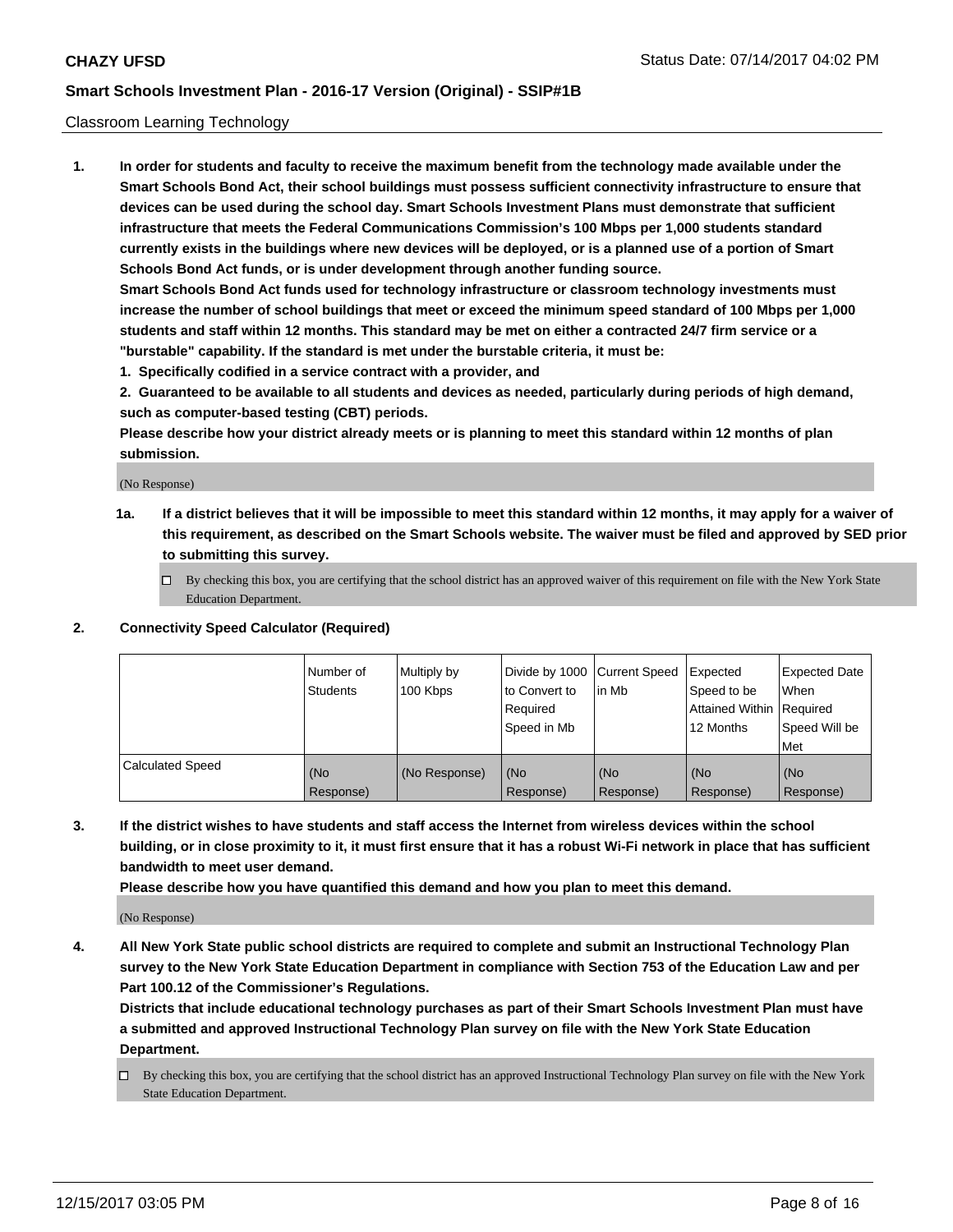#### Classroom Learning Technology

**5. Describe the devices you intend to purchase and their compatibility with existing or planned platforms or systems. Specifically address the adequacy of each facility's electrical, HVAC and other infrastructure necessary to install and support the operation of the planned technology.**

(No Response)

- **6. Describe how the proposed technology purchases will:**
	- **> enhance differentiated instruction;**
	- **> expand student learning inside and outside the classroom;**
	- **> benefit students with disabilities and English language learners; and**
	- **> contribute to the reduction of other learning gaps that have been identified within the district.**

**The expectation is that districts will place a priority on addressing the needs of students who struggle to succeed in a rigorous curriculum. Responses in this section should specifically address this concern and align with the district's Instructional Technology Plan (in particular Question 2 of E. Curriculum and Instruction: "Does the district's instructional technology plan address the needs of students with disabilities to ensure equitable access to instruction, materials and assessments?" and Question 3 of the same section: "Does the district's instructional technology plan address the provision of assistive technology specifically for students with disabilities to ensure access to and participation in the general curriculum?"**

(No Response)

**7. Where appropriate, describe how the proposed technology purchases will enhance ongoing communication with parents and other stakeholders and help the district facilitate technology-based regional partnerships, including distance learning and other efforts.**

(No Response)

**8. Describe the district's plan to provide professional development to ensure that administrators, teachers and staff can employ the technology purchased to enhance instruction successfully.**

**Note: This response should be aligned and expanded upon in accordance with your district's response to Question 1 of F. Professional Development of your Instructional Technology Plan: "Please provide a summary of professional development offered to teachers and staff, for the time period covered by this plan, to support technology to enhance teaching and learning. Please include topics, audience and method of delivery within your summary."**

(No Response)

- **9. Districts must contact the SUNY/CUNY teacher preparation program that supplies the largest number of the district's new teachers to request advice on innovative uses and best practices at the intersection of pedagogy and educational technology.**
	- By checking this box, you certify that you have contacted the SUNY/CUNY teacher preparation program that supplies the largest number of your new teachers to request advice on these issues.
	- **9a. Please enter the name of the SUNY or CUNY Institution that you contacted.**

(No Response)

**9b. Enter the primary Institution phone number.**

(No Response)

**9c. Enter the name of the contact person with whom you consulted and/or will be collaborating with on innovative uses of technology and best practices.**

(No Response)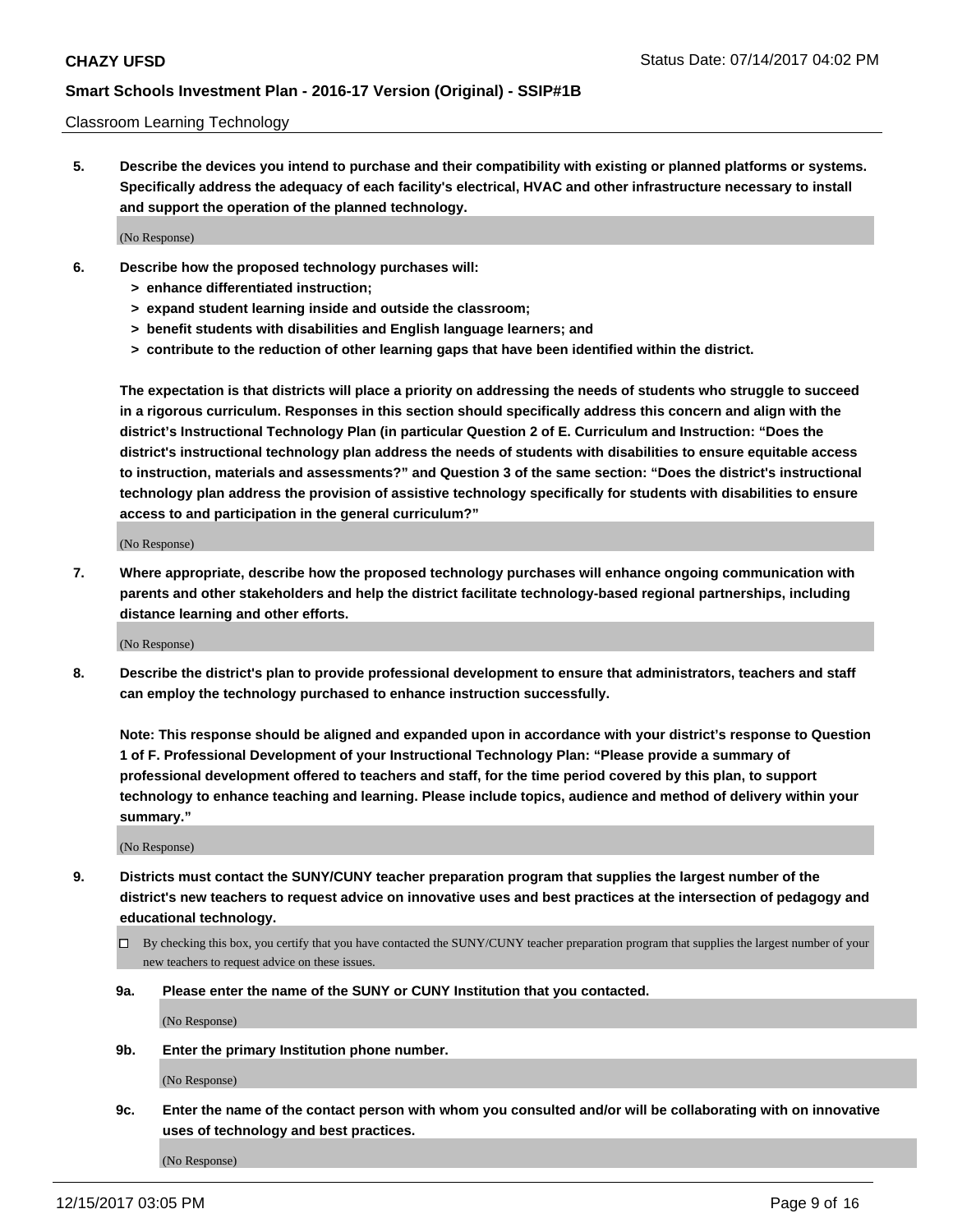Classroom Learning Technology

**10. A district whose Smart Schools Investment Plan proposes the purchase of technology devices and other hardware must account for nonpublic schools in the district.**

**Are there nonpublic schools within your school district?**

- □ Yes
- $\square$  No
- **11. Nonpublic Classroom Technology Loan Calculator**

**The Smart Schools Bond Act provides that any Classroom Learning Technology purchases made using Smart Schools funds shall be lent, upon request, to nonpublic schools in the district. However, no school district shall be required to loan technology in amounts greater than the total obtained and spent on technology pursuant to the Smart Schools Bond Act and the value of such loan may not exceed the total of \$250 multiplied by the nonpublic school enrollment in the base year at the time of enactment.**

#### **See:**

**http://www.p12.nysed.gov/mgtserv/smart\_schools/docs/Smart\_Schools\_Bond\_Act\_Guidance\_04.27.15\_Final.pdf.**

|                                     | 1. Classroom<br>Technology<br>Sub-allocation | 2. Public<br>Enrollment<br>(2014-15) | 3. Nonpublic<br>Enrollment<br>(2014-15) | l 4. Sum of<br>Public and<br>l Nonpublic<br>Enrollment                                        | 15. Total Per<br>Pupil Sub-<br>l allocation | l 6. Total<br>Nonpublic Loan<br>l Amount |
|-------------------------------------|----------------------------------------------|--------------------------------------|-----------------------------------------|-----------------------------------------------------------------------------------------------|---------------------------------------------|------------------------------------------|
| Calculated Nonpublic Loan<br>Amount |                                              |                                      |                                         | (No Response)   (No Response)   (No Response)   (No Response)   (No Response)   (No Response) |                                             |                                          |

**12. To ensure the sustainability of technology purchases made with Smart Schools funds, districts must demonstrate a long-term plan to maintain and replace technology purchases supported by Smart Schools Bond Act funds. This sustainability plan shall demonstrate a district's capacity to support recurring costs of use that are ineligible for Smart Schools Bond Act funding such as device maintenance, technical support, Internet and wireless fees, maintenance of hotspots, staff professional development, building maintenance and the replacement of incidental items. Further, such a sustainability plan shall include a long-term plan for the replacement of purchased devices and equipment at the end of their useful life with other funding sources.**

 $\Box$  By checking this box, you certify that the district has a sustainability plan as described above.

**13. Districts must ensure that devices purchased with Smart Schools Bond funds will be distributed, prepared for use, maintained and supported appropriately. Districts must maintain detailed device inventories in accordance with generally accepted accounting principles.**

By checking this box, you certify that the district has a distribution and inventory management plan and system in place.

**14. If you are submitting an allocation for Classroom Learning Technology complete this table. Note that the calculated Total at the bottom of the table must equal the Total allocation for this category that you entered in the SSIP Overview overall budget.**

|                          | Sub-Allocation |
|--------------------------|----------------|
| Interactive Whiteboards  | (No Response)  |
| <b>Computer Servers</b>  | (No Response)  |
| <b>Desktop Computers</b> | (No Response)  |
| <b>Laptop Computers</b>  | (No Response)  |
| <b>Tablet Computers</b>  | (No Response)  |
| Other Costs              | (No Response)  |
| Totals:                  | 0              |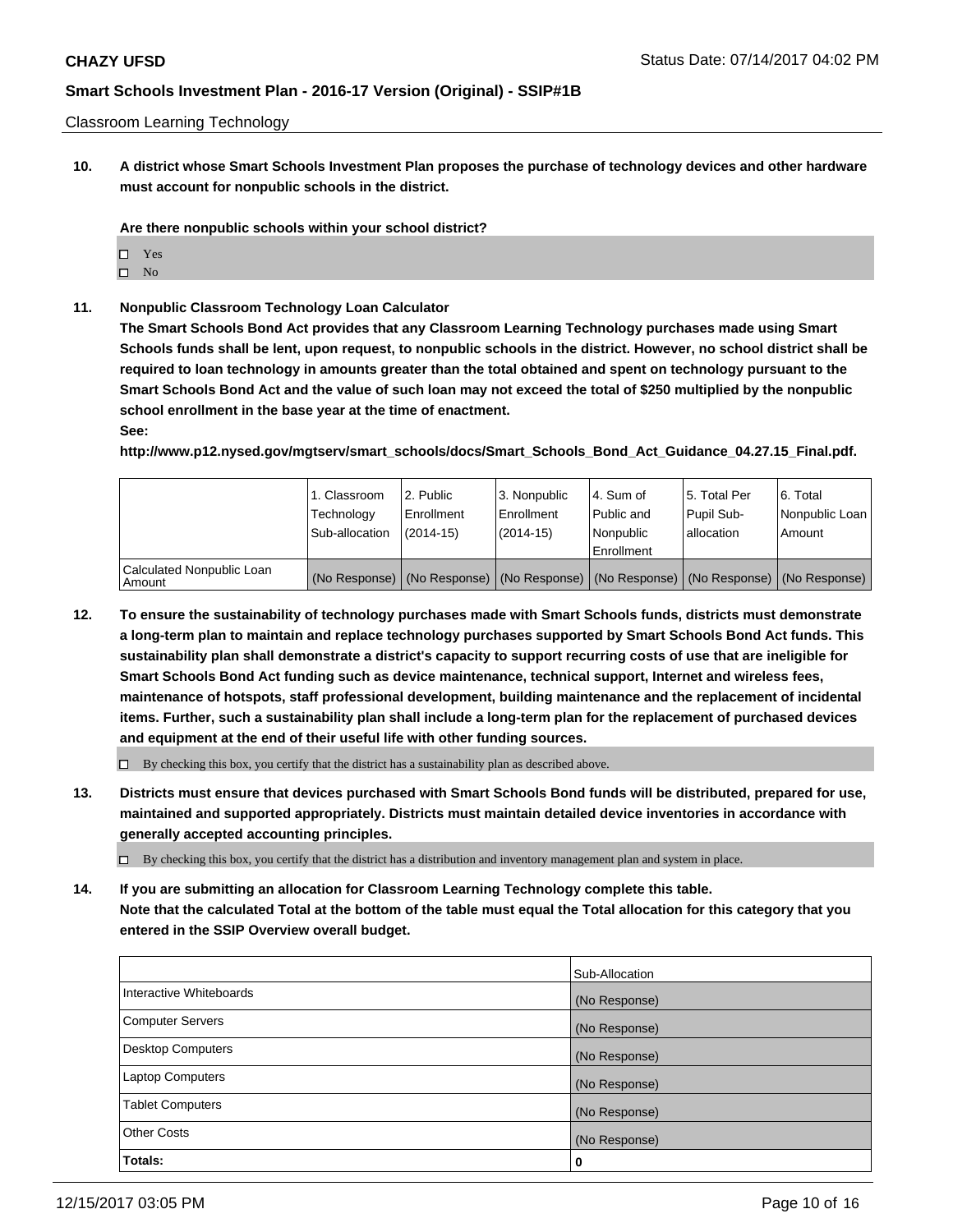Classroom Learning Technology

**15. Please detail the type, quantity, per unit cost and total cost of the eligible items under each sub-category. This is especially important for any expenditures listed under the "Other" category. All expenditures must be capital-bond eligible to be reimbursed through the SSBA. If you have any questions, please contact us directly through smartschools@nysed.gov.**

**Please specify in the "Item to be Purchased" field which specific expenditures and items are planned to meet the district's nonpublic loan requirement, if applicable.**

**NOTE: Wireless Access Points that will be loaned/purchased for nonpublic schools should ONLY be included in this category, not under School Connectivity, where public school districts would list them.**

| Select the allowable expenditure | I Item to be Purchased | Quantity      | Cost per Item | <b>Total Cost</b> |
|----------------------------------|------------------------|---------------|---------------|-------------------|
| type.                            |                        |               |               |                   |
| Repeat to add another item under |                        |               |               |                   |
| each type.                       |                        |               |               |                   |
| (No Response)                    | (No Response)          | (No Response) | (No Response) | (No Response)     |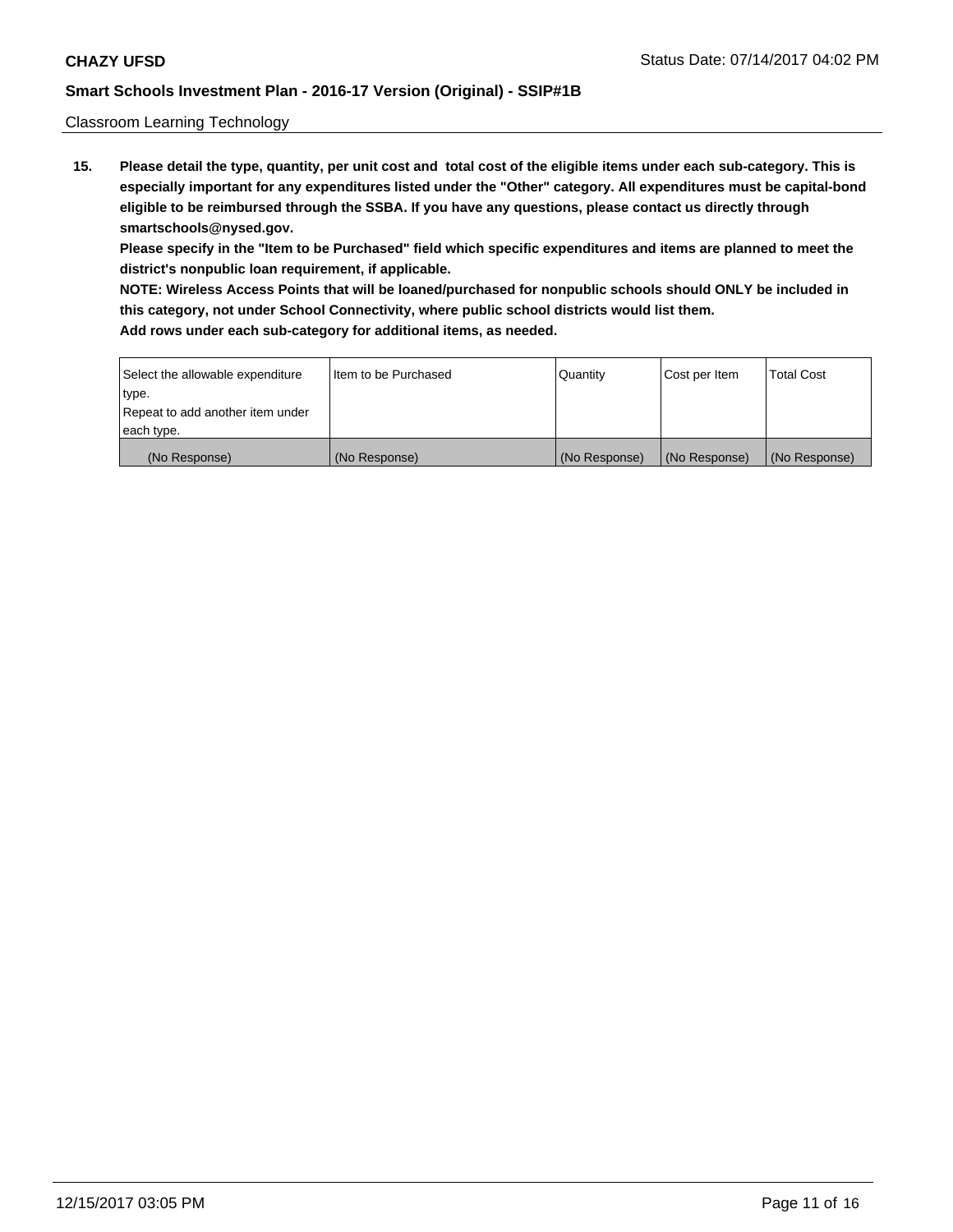#### Pre-Kindergarten Classrooms

**1. Provide information regarding how and where the district is currently serving pre-kindergarten students and justify the need for additional space with enrollment projections over 3 years.**

(No Response)

- **2. Describe the district's plan to construct, enhance or modernize education facilities to accommodate prekindergarten programs. Such plans must include:**
	- **Specific descriptions of what the district intends to do to each space;**
	- **An affirmation that pre-kindergarten classrooms will contain a minimum of 900 square feet per classroom;**
	- **The number of classrooms involved;**
	- **The approximate construction costs per classroom; and**
	- **Confirmation that the space is district-owned or has a long-term lease that exceeds the probable useful life of the improvements.**

(No Response)

**3. Smart Schools Bond Act funds may only be used for capital construction costs. Describe the type and amount of additional funds that will be required to support ineligible ongoing costs (e.g. instruction, supplies) associated with any additional pre-kindergarten classrooms that the district plans to add.**

(No Response)

**4. All plans and specifications for the erection, repair, enlargement or remodeling of school buildings in any public school district in the State must be reviewed and approved by the Commissioner. Districts that plan capital projects using their Smart Schools Bond Act funds will undergo a Preliminary Review Process by the Office of Facilities Planning.**

**Please indicate on a separate row each project number given to you by the Office of Facilities Planning.**

| Project Number |  |
|----------------|--|
| (No Response)  |  |

**5. If you have made an allocation for Pre-Kindergarten Classrooms, complete this table.**

**Note that the calculated Total at the bottom of the table must equal the Total allocation for this category that you entered in the SSIP Overview overall budget.**

|                                          | Sub-Allocation |
|------------------------------------------|----------------|
| Construct Pre-K Classrooms               | (No Response)  |
| Enhance/Modernize Educational Facilities | (No Response)  |
| Other Costs                              | (No Response)  |
| Totals:                                  | 0              |

**6. Please detail the type, quantity, per unit cost and total cost of the eligible items under each sub-category. This is especially important for any expenditures listed under the "Other" category. All expenditures must be capital-bond eligible to be reimbursed through the SSBA. If you have any questions, please contact us directly through smartschools@nysed.gov.**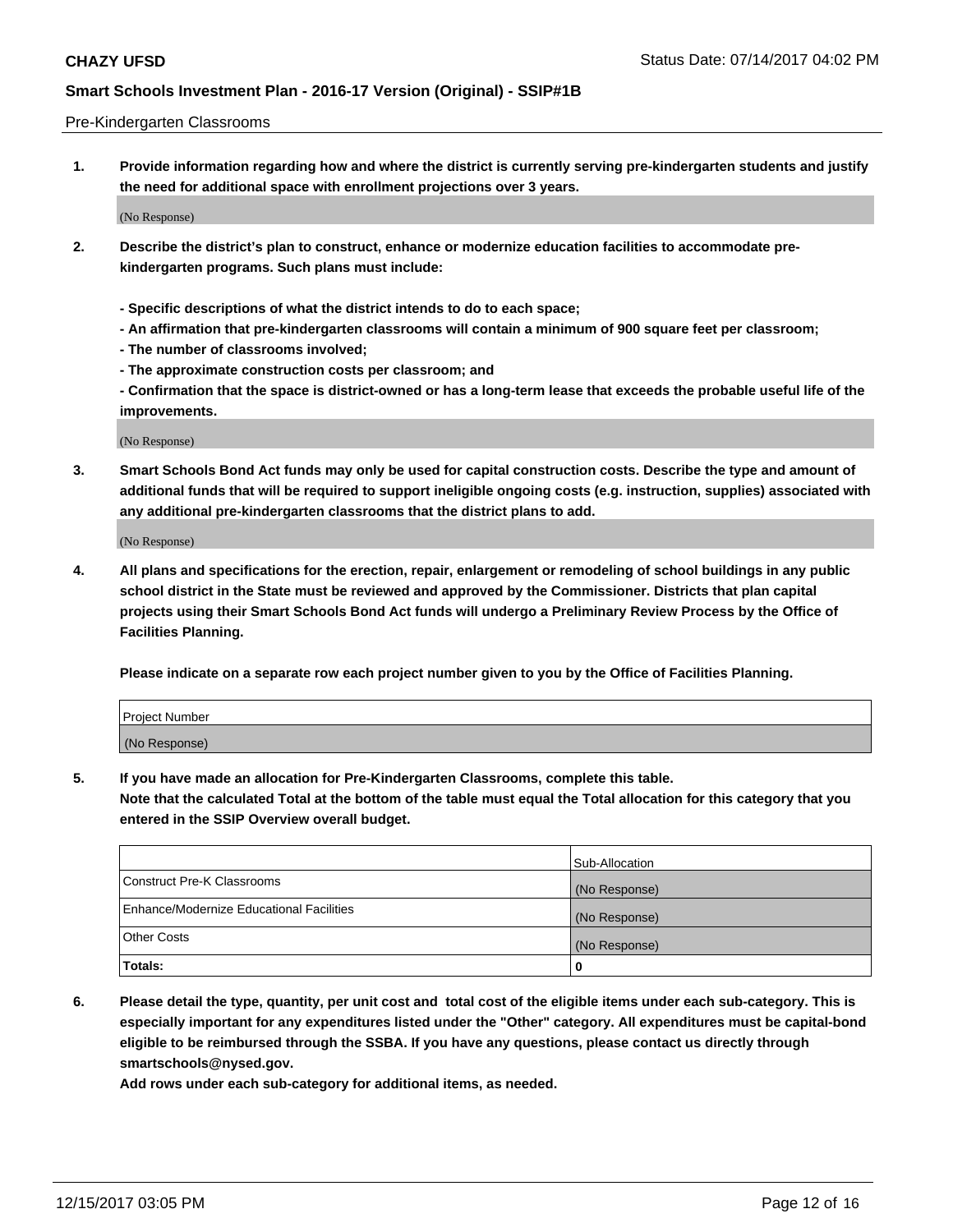Pre-Kindergarten Classrooms

| Select the allowable expenditure | Item to be purchased | Quantity      | Cost per Item | <b>Total Cost</b> |
|----------------------------------|----------------------|---------------|---------------|-------------------|
| type.                            |                      |               |               |                   |
| Repeat to add another item under |                      |               |               |                   |
| each type.                       |                      |               |               |                   |
| (No Response)                    | (No Response)        | (No Response) | (No Response) | (No Response)     |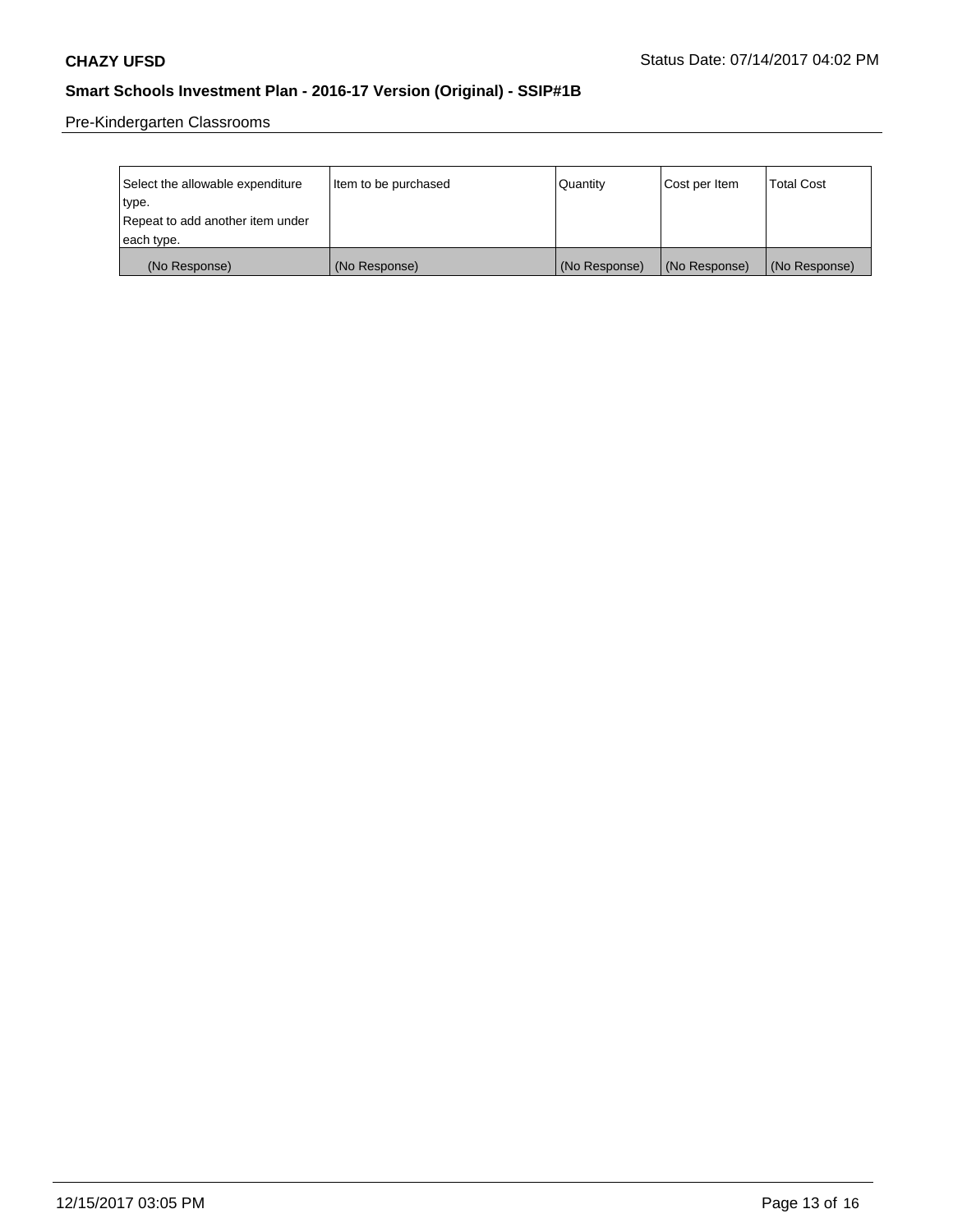Replace Transportable Classrooms

**1. Describe the district's plan to construct, enhance or modernize education facilities to provide high-quality instructional space by replacing transportable classrooms.**

(No Response)

**2. All plans and specifications for the erection, repair, enlargement or remodeling of school buildings in any public school district in the State must be reviewed and approved by the Commissioner. Districts that plan capital projects using their Smart Schools Bond Act funds will undergo a Preliminary Review Process by the Office of Facilities Planning.**

**Please indicate on a separate row each project number given to you by the Office of Facilities Planning.**

| Project Number |  |
|----------------|--|
|                |  |
|                |  |
|                |  |
| (No Response)  |  |
|                |  |
|                |  |

**3. For large projects that seek to blend Smart Schools Bond Act dollars with other funds, please note that Smart Schools Bond Act funds can be allocated on a pro rata basis depending on the number of new classrooms built that directly replace transportable classroom units.**

**If a district seeks to blend Smart Schools Bond Act dollars with other funds describe below what other funds are being used and what portion of the money will be Smart Schools Bond Act funds.**

(No Response)

**4. If you have made an allocation for Replace Transportable Classrooms, complete this table. Note that the calculated Total at the bottom of the table must equal the Total allocation for this category that you entered in the SSIP Overview overall budget.**

|                                                | Sub-Allocation |
|------------------------------------------------|----------------|
| Construct New Instructional Space              | (No Response)  |
| Enhance/Modernize Existing Instructional Space | (No Response)  |
| Other Costs                                    | (No Response)  |
| Totals:                                        | 0              |

**5. Please detail the type, quantity, per unit cost and total cost of the eligible items under each sub-category. This is especially important for any expenditures listed under the "Other" category. All expenditures must be capital-bond eligible to be reimbursed through the SSBA. If you have any questions, please contact us directly through smartschools@nysed.gov.**

| Select the allowable expenditure | Item to be purchased | Quantity      | Cost per Item | Total Cost    |
|----------------------------------|----------------------|---------------|---------------|---------------|
| type.                            |                      |               |               |               |
| Repeat to add another item under |                      |               |               |               |
| each type.                       |                      |               |               |               |
| (No Response)                    | (No Response)        | (No Response) | (No Response) | (No Response) |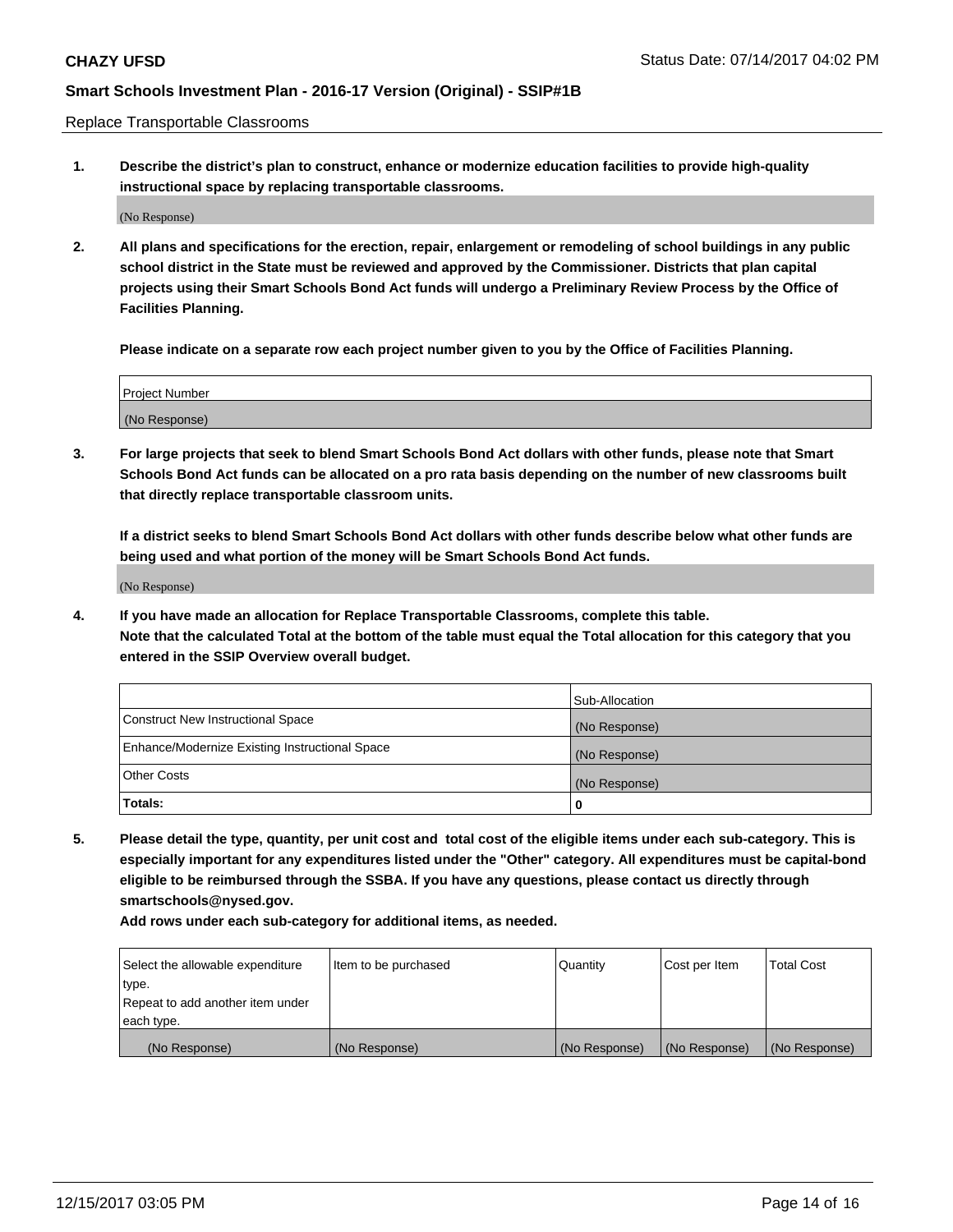#### High-Tech Security Features

### Page Last Modified: 11/18/2016

**1. Describe how you intend to use Smart Schools Bond Act funds to install high-tech security features in school buildings and on school campuses.**

Funds will be used to replace our obsolete security camera system. This includes replacing cameras, the dedicated computer, software and cables. In addition we will be adding 5 cameras in areas that did not have coverage in the past.

**2. All plans and specifications for the erection, repair, enlargement or remodeling of school buildings in any public school district in the State must be reviewed and approved by the Commissioner. Districts that plan capital projects using their Smart Schools Bond Act funds will undergo a Preliminary Review Process by the Office of Facilities Planning.** 

**Please indicate on a separate row each project number given to you by the Office of Facilities Planning.**

| <b>Project Number</b> |  |
|-----------------------|--|
| 09-06-01-02-7-999-BA1 |  |

**3. Was your project deemed eligible for streamlined Review?**

Yes  $\square$  No

**3a. Districts with streamlined projects must certify that they have reviewed all installations with their licensed architect or engineer of record, and provide that person's name and license number. The licensed professional must review the products and proposed method of installation prior to implementation and review the work during and after completion in order to affirm that the work was code-compliant, if requested.**

By checking this box, you certify that the district has reviewed all installations with a licensed architect or engineer of record.

**4. Include the name and license number of the architect or engineer of record.**

| <b>Name</b>        | License Number |
|--------------------|----------------|
| Shawn M. Travers   | 28134          |
| Jeffery T. McKenna | 85598          |

**5. If you have made an allocation for High-Tech Security Features, complete this table. Note that the calculated Total at the bottom of the table must equal the Total allocation for this category that you entered in the SSIP Overview overall budget.**

|                                                      | Sub-Allocation |
|------------------------------------------------------|----------------|
| Capital-Intensive Security Project (Standard Review) | (No Response)  |
| <b>Electronic Security System</b>                    | (No Response)  |
| <b>Entry Control System</b>                          | (No Response)  |
| Approved Door Hardening Project                      | (No Response)  |
| <b>Other Costs</b>                                   | 38,142         |
| Totals:                                              | 38,142         |

**6. Please detail the type, quantity, per unit cost and total cost of the eligible items under each sub-category. This is especially important for any expenditures listed under the "Other" category. All expenditures must be capital-bond eligible to be reimbursed through the SSBA. If you have any questions, please contact us directly through smartschools@nysed.gov.**